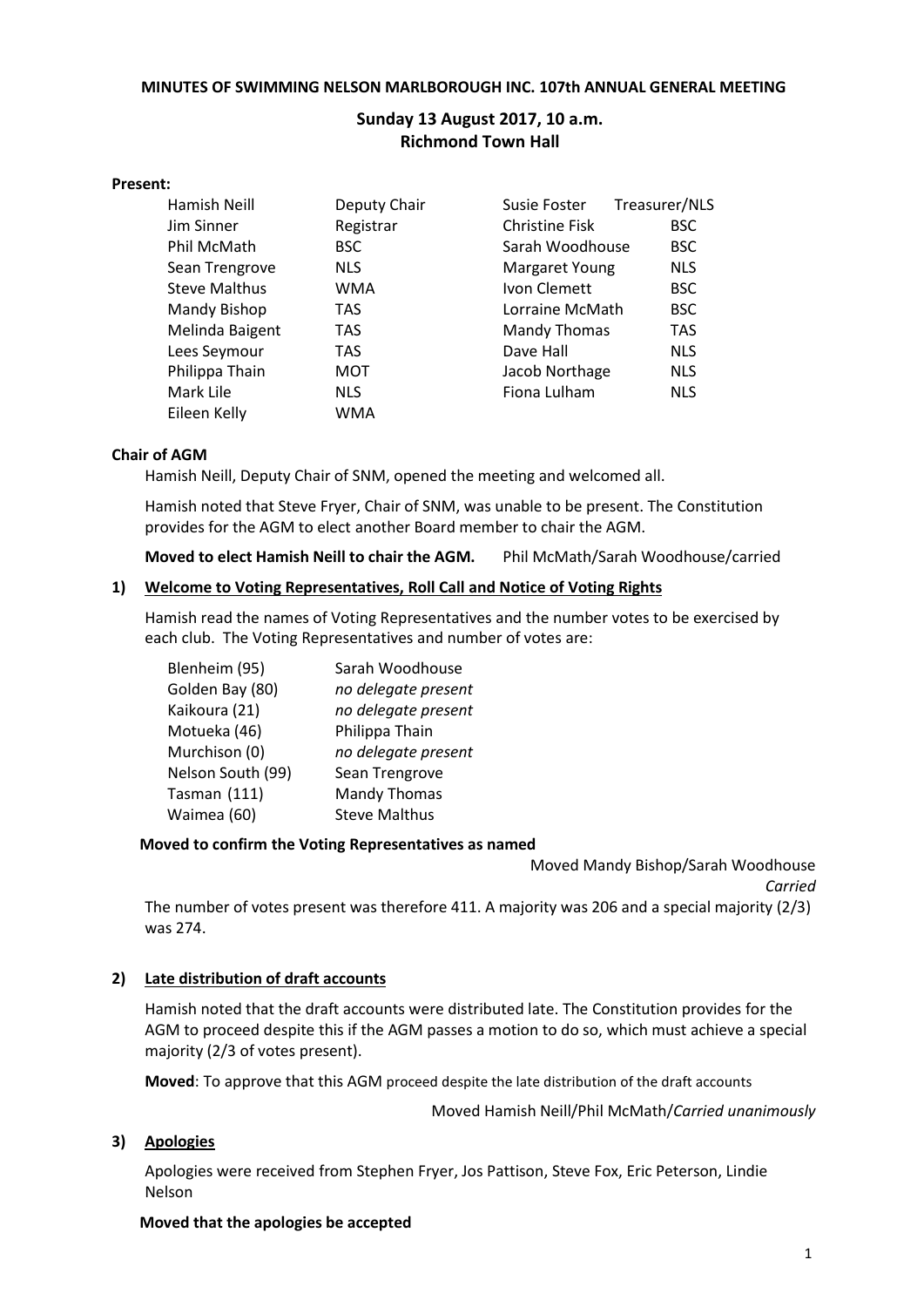## **4) Minutes of the One Hundred and Sixth Annual General Meeting**

**Moved that the minutes of the 106 th AGM be confirmed as a true and correct record of the meeting**

> Susie Foster/Christine Fisk *Carried*

### **5) Matters Arising**

There were no matters arising.

## **6) Consideration of SNM Annual Financial Statements, Statement of Accounts, and draft Budget**

Susie presented the accounts. Compared to the previous year, large grants had inflated our income, e.g. starting blocks, pool hire and medals. We also received funds from SNZ on behalf of Makos Committee for Zonals and, at the end of the financial year, not all had been paid out to swimmers. The underlying surplus is about \$5000 or \$6000 after allowing for unusual income and expenses.

Hamish asked whether 25% was the appropriate rate of depreciation for starting blocks. Susie responded that she had checked other regions (including Auckland) and found that 25% was the standard rate.

Fiona asked whether there are plans to use the funds sitting in the "combined clubs" account for several years. Hamish replied that coaches have been asked for suggestions but nothing has been confirmed. Jim said that clubs can make suggestions. It was noted that swimmers might like to offer ideas.

### **Moved to approve the unaudited Annual Financial Statements and Statement of Accounts, subject to independent review**

Susie Foster/ Steve Malthus *Carried*

### **7) Consideration of SNM Inc Annual Report**

Jim commented on the graphs in the report showing membership numbers and performance at South Island and national meets.

Mandy Bishop summarised the performance on our KPIs – mostly achieved, with some longer term actions being works in progress.

Susie commented on the KPI "increase revenue". This is not possible this year because swimmers are now registering online, whereas all registration income used to come via SNM even though most of it was passed on to SNZ.

Hamish thanked Mandy for her significant contribution to the Board, especially in overseeing the Strategic Plan and KPIs for the past few years.

## **Moved to approve the 107 th Annual Report of Swimming Nelson Marlborough Inc**

Melinda Baigent/Phil McMath *Carried*

#### **8) Tabling of Annual Report and Annual Financial Statements from Clubs**

Reports were received from:

- a) Blenheim
- b) Kaikoura
- c) Motueka
- d) Murchison
- e) Nelson South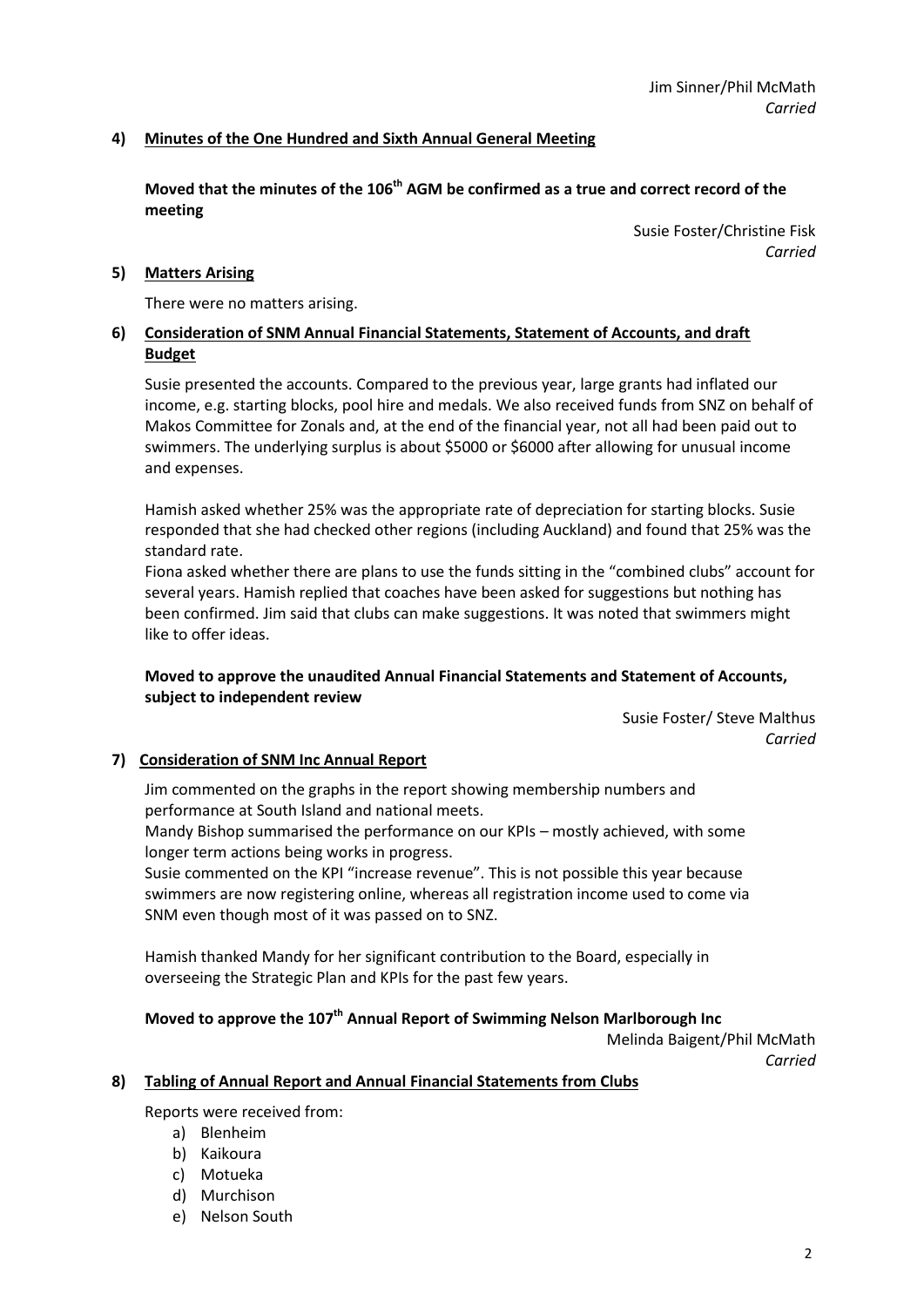- f) Tasman
- g) Waimea

## **Moved to receive the Annual Reports and Financial Statements submitted by Clubs**

Hamish Neill/Christine Fisk *Carried*

### **9) Election of Board**

The following Board nominations have been received:

- a) Blenheim: Sarah Woodhouse
- b) Tasman: Lees Seymour

### **Moved that, there being two vacancies and 2 nominations, that Sarah Woodhouse and Lees Seymour be declared elected to the Board of Swimming Nelson Marlborough**

Hamish Neill/Melinda Baigent *Carried*

Hamish thanked Phil for his contribution to the Board, especially obtaining and implementing the touchpads and timing system, helping to organise events in Blenheim, and for being a calm and considered voice during difficult discussions. The AGM gave a round of applause.

### **Expressions of interest in the Management Committee**

Hamish enquired whether there is anyone interested in joining the SNM Management Committee, noting that appointments are made by the Board.

Expressions of interest were received from: Sarah Woodhouse of Blenheim SC. Next meeting of Mgmt Cmte will be on 12 Sept.

#### **10) Announcement of Service and Honours Awards**

Awards Committee member Margaret Young announced the following awards:

**Recognition:** Mandy Bishop, Melinda Baigent, Ben Knight, George McKenzie, Mark Daldorf, Kathy Daldorf

**Service:** Susie Foster

**Honours:** Lorraine McMath, Phil McMath

**Life Membership:** Jim Sinner, Lindie Nelson, Eric Peterson

**Moved** that the new life members be confirmed Hamish Neill/Susie Foster/carried

### **11) Consideration of other items of business**

Two items of business were received from Clubs, one from Nelson South and one from Tasman. These were accepted by the Board and circulated prior to the meeting. The remits were similar but differed in asking to move to the All Stars zone for Juniors only (Nelson South) or for all zonal matters (Tasman).

Sean Trengrove introduced and explained the Nelson South remit.

Sarah W asked if this would be a temporary move while Chch rebuilds its pool etc. Sean replied that it was intended as an indefinite move, but that did not preclude it from being revisited in the future, eg when Chch has a new pool.

Steve M asked if this would affect swimmers wanting to attend the SI Country & Town meet. Sean replied this remit was only to address the Juniors festival.

Mandy Thomas spoke to the Tasman remit. The remit and logic are similar to the Nelson South remit, but Tasman wants to extend this to the NZ Zonal meet as well as Juniors.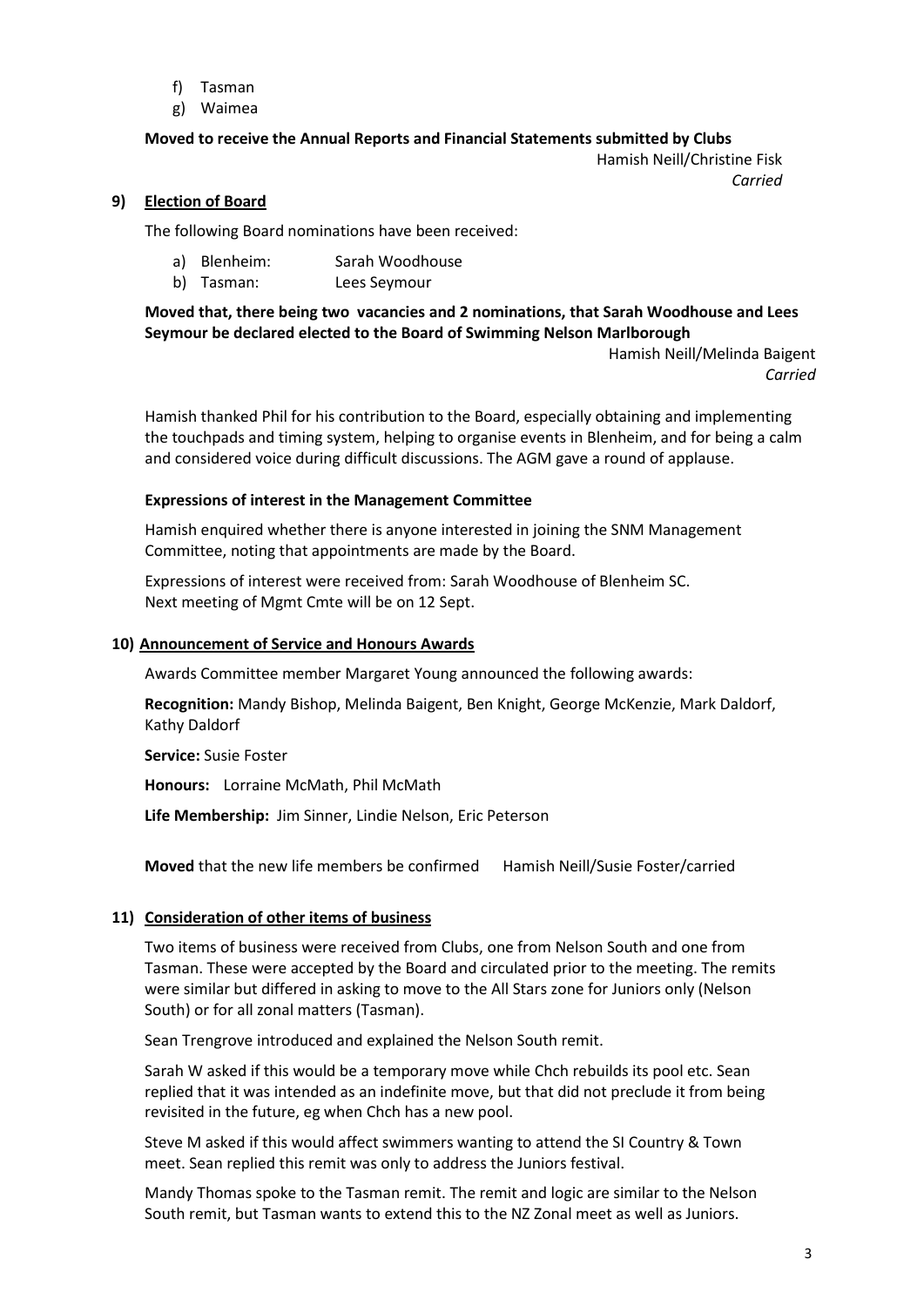Tasman's remit is motivated by the numbers of Juniors eligible for the Makos festival (fewer compared to All Stars Junior Festival in Wellington) as well as the cost of travel to Dunedin.

Jim asked about whether our swimmers would still attend the SI Champs, given that it would no longer be the selection meet for All Stars Zonals. Hamish noted that any regional championship meet will qualify for selection for Zonals, so yes, our swimmers could still attend the SI Champs.

Hamish explained the background to SNM being in the Makos zone—we were originally in the All Stars zone when zones were created in 2013, but that year's All Stars selection meet clashed with SI Champs, which we were hosting. We asked SNZ for temporary dispensation to be in Makos zone. This was granted and it has never been changed.

Hamish also commented on the qualifying times for Juniors and SIC&T etc, noting that the Makos Cmte set the qualifying times for Juniors so as not to undermine SIC&T and also based on the idea that Juniors should be a top event that swimmers had to strive for, rather than be open to almost any junior swimmer who had some natural talent. In addition, SNM and SCWC pools cannot accommodate more than about 200 junior swimmers. Qualifying times were set taking all of these into account.

Hamish then summarised his recent discussions with Steve Johns, chief executive of SNZ, about the possibility of SNM changing zones. Steve Johns indicated that, if SNM so wished, he would support a move to the All Stars zone either in whole or for Junior Festival only. He also said that he would allow the Makos Committee to determine the venue of future Junior Festivals.

Christine asked if SNM is willing to go to Makos Committee and try to get the Junior Festival back to our region. Hamish and Jim replied yes, if we are still in the Makos zone, although for 2018 it is set for Dunedin.

Ivon asked if perhaps there could be two junior festival meets in SI – one south and one north? Hamish replied that SNZ would need to agree, since it is their meet. Given that they are already hosting four juniors festivals on the same day, they would be unlikely to support a fifth.

Phil asked, would Tasman remit mean that SNM would cease to exist and become part of Swim Wellington? Hamish replied that, no, we would still be a separate region, but within the All Stars zone.

Ivon asked, would we still be able to host the South Island meets: SI Champs, SICT and SISS? Hamish replied that the SI meets are a separate matter to what zone we are in, and up to the four SI regions to decide. There was further discussion about the likelihood of losing hosting of SI meets if the other SI regions decided to exclude us from the rotation. We would hope that this does not occur, but there is some risk.

Sean raised a procedural issue about getting information about discussions with SNZ at the AGM rather than before, which makes it difficult to know how to vote. He suggested that the remits be carried over so that club reps could consult with their club committees.

Lees commented that he didn't think it was possible to carry over the remits. The business of the AGM needs to be concluded at the AGM.

A discussion ensued about how the zone and zonal committee were legally constituted and how this relates to the regional constitution. The Makos zonal committee has no formal legal status. It has been formed and authorised by the four regional boards to make decisions about zonal matters and south island meets, and has a terms of reference. If SNM were to leave the Makos zone, the Makos Committee would need to review its terms of reference because it currently serves as the South Island committee as well as the zonal committee.